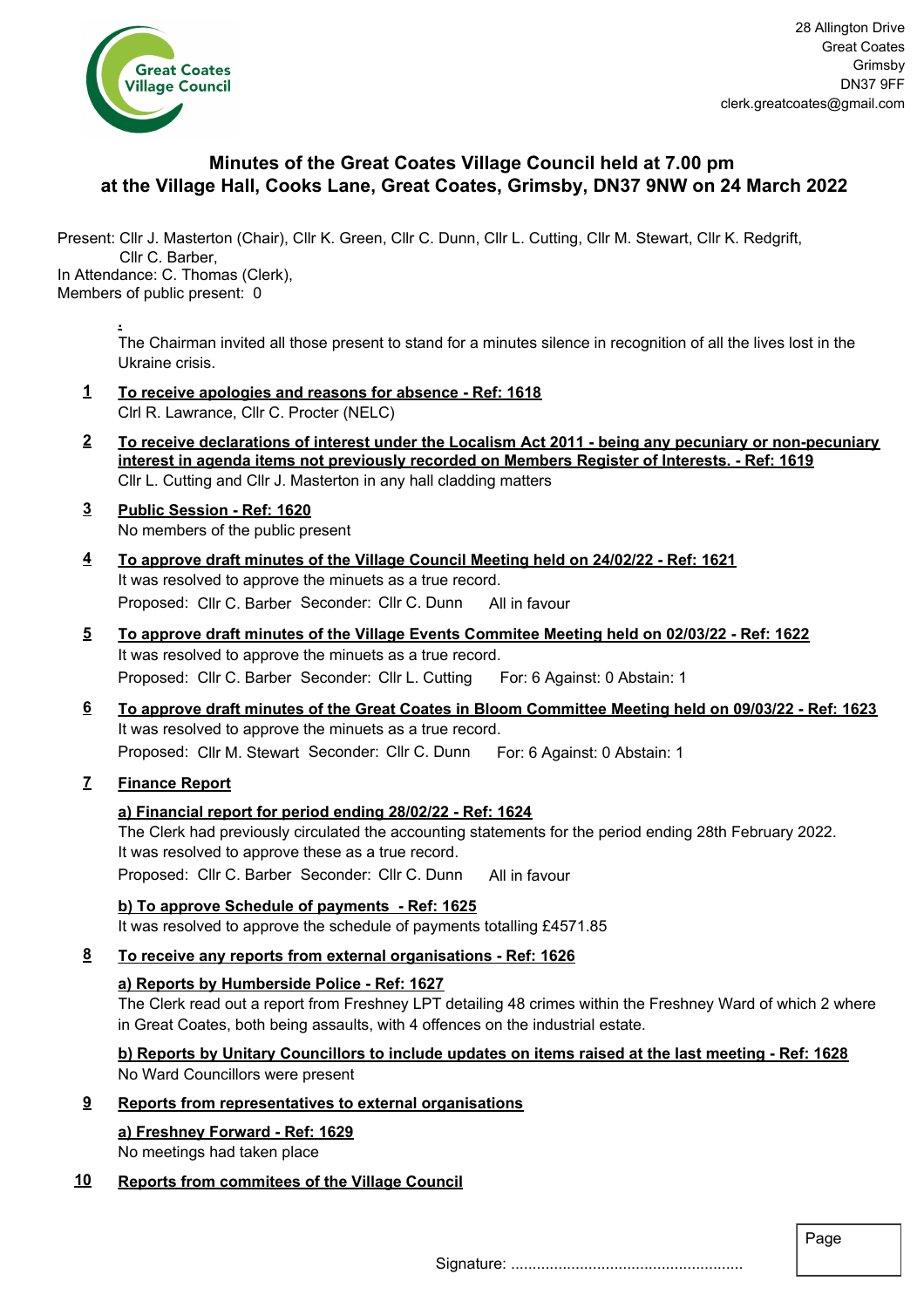

## **a) Personnel Commitee - Ref: 1630**

Cllr Green confirmed that one caretaker had resigned. A replacement had been appointed and 3 caretakers were now employed.

### **b) Village Events Commitee - Ref: 1631**

Cllr Green outlined the next event being the Casino Evening.

### **c) Great Coates in Bloom Commitee - Ref: 1632**

Cllr Stewart advised the the group had been busy completing the Queens Commemorative Jubilee Garden, summer planting was in hand with areas being themed in recognition of the Queens Platinum Jubilee. Tommy's Mound had been themed to support the Ukraine crisis. A new "Living Wall" had been installed at the junction of Pine Close and Ferndown and talks were taking place with East Midlands Railway to formally adopt Great Coates Station.

## **11 Parish Matters - To receive any report or consider any appropriate action**

### **a) Village Council Magazine - Ref: 1633**

Cllr Green outlined the most recent magazine published in March together with advising that the magazine had been entered into the National Village magazine competition.

### **b) Children's garden / planting at hall - Ref: 1634**

The Clerk outlined an idea to involve children from a local childcare setting and Cambridge Park School in planting and maintaining boxes and best within the village Hall.

This would involve relocating planters from the car park side of the hall to the garden side to ensure inclusion of all children some of which were in wheelchairs.

It was agreed to relocate and involve the children.

#### **c) Review Tracking Report - Ref: 1635**

5804 - Hall Improvements: Exterior Wood Panels Work had now commenced.

6371 - Policy Review: Data Protection Policy

6375 - Policy Review: Risk Register

6376 - Policy Review: Social Media Policy

6379 - Policy Review: GDPR - Privacy Policy

It was resolved to adopt all policies under review.

Proposer: Cllr K. Redgrift Seconder: Cllr L. Cutting All in favour

14070 - Cooks Lane

Preliminary work had been completed with a surface dressing to be completed in a few weeks.

#### 18569 - Defibrillator

East Midlands Railway were progressing this matter and awaiting electrical quotes.

18688 - Village Signs No further progress had been made.

18689 - In Bloom Storage Area Funding applications were awaited before progressing further.

19055 - 20 mph Speed Limit No further progress was expected until August/September 2022

**12 Clerk's Report - Correspondence Received - Ref: 1636** a) NM - Newbury Avenue inconsiderate parking (emergency vehicles)